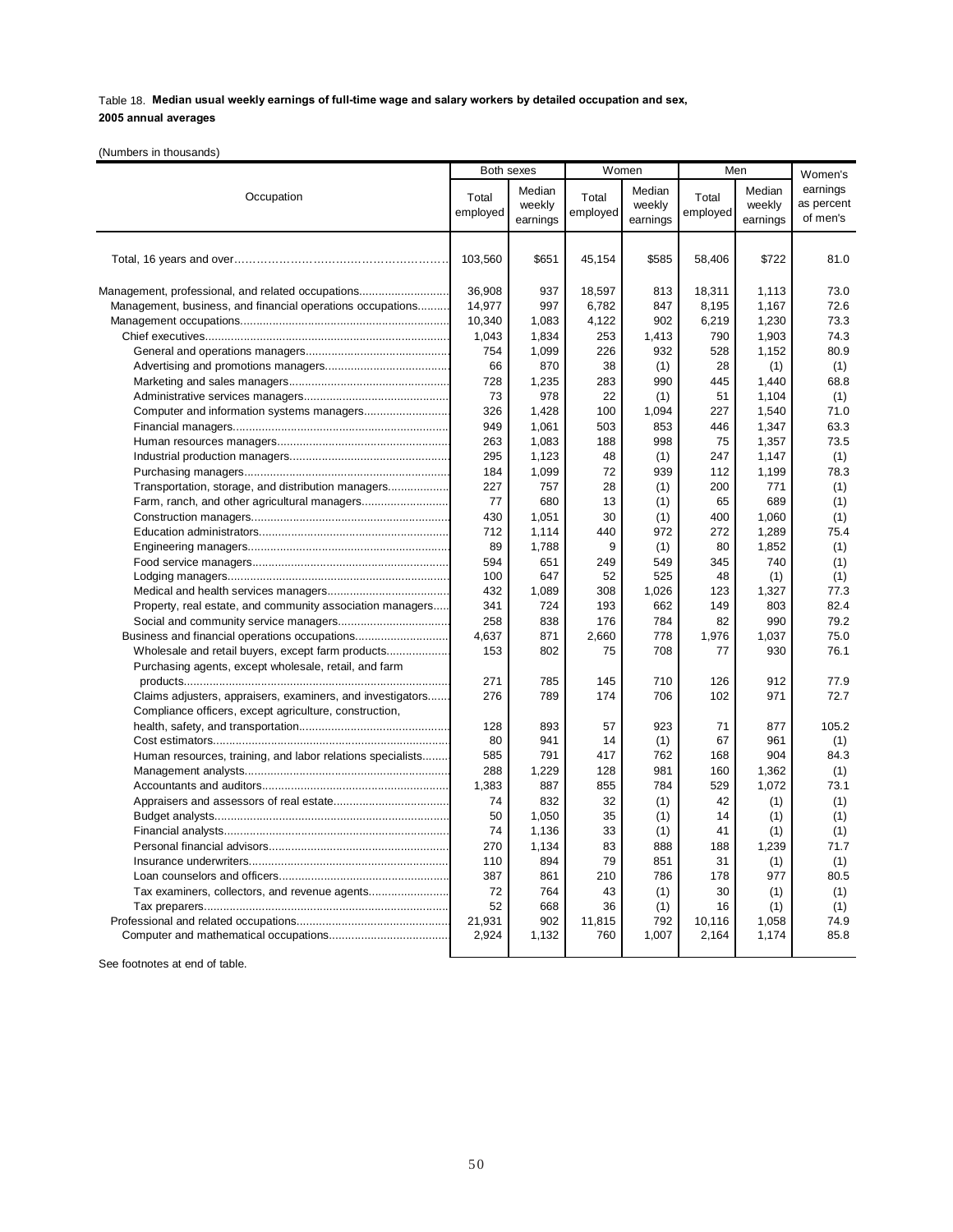## **2005 annual averages-- Continued**

(Numbers in thousands)

|                                                        | Both sexes |          | Women    |          | Men      |          | Women's     |
|--------------------------------------------------------|------------|----------|----------|----------|----------|----------|-------------|
|                                                        |            | Median   |          | Median   |          | Median   | earnings as |
| Occupation                                             | Total      | weekly   | Total    | weekly   | Total    | weekly   | percent of  |
|                                                        | Employed   | earnings | Employed | earnings | Employed | earnings | men's       |
|                                                        |            |          |          |          |          |          |             |
|                                                        | 647        | \$1,091  | 198      | \$983    | 449      | \$1,140  | 86.2        |
|                                                        | 524        | 1,086    | 133      | 1,014    | 391      | 1,129    | 89.8        |
|                                                        | 778        | 1401     | 165      | 1,174    | 612      | 1,456    | 80.6        |
|                                                        | 310        | 823      | 95       | 858      | 215      | 809      | 106.1       |
|                                                        | 82         | 1,116    | 23       | (1)      | 58       | 1,314    | (1)         |
|                                                        | 201        | 1,058    | 34       | (1)      | 166      | 1,072    | (1)         |
| Network systems and data communications analysts       | 254        | 1,062    | 59       | 952      | 195      | 1,082    | 88.0        |
|                                                        | 80         | 1,252    | 38       | (1)      | 43       | (1)      | (1)         |
|                                                        | 2,509      | 1,105    | 322      | 945      | 2,187    | 1,133    | 83.4        |
|                                                        | 176        | 1,146    | 42       | (1)      | 134      | 1,147    | (1)         |
|                                                        | 88         | 1,362    | 10       | (1)      | 78       | 1,449    | (1)         |
|                                                        | 277        | 1,138    | 37       | (1)      | 239      | 1,166    | (1)         |
|                                                        | 72         | 1,405    | 5        | (1)      | 66       | 1,524    | (1)         |
|                                                        | 330        | 1,350    | 22       | (1)      | 309      | 1,354    | (1)         |
| Industrial engineers, including health and safety      | 185        | 1,161    | 28       | (1)      | 157      | 1,198    | (1)         |
|                                                        | 306        | 1,262    | 18       | (1)      | 288      | 1,265    | (1)         |
|                                                        | 186        | 769      | 42       | (1)      | 144      | 783      | (1)         |
|                                                        | 354        | 805      | 67       | 695      | 287      | 819      | 84.9        |
|                                                        | 98         | 735      | 2        | (1)      | 96       | 742      | (1)         |
| Life, physical, and social science occupations         | 1,164      | 965      | 452      | 837      | 712      | 1,073    | 78.0        |
|                                                        | 106        | 890      | 49       | (1)      | 56       | 1,000    | (1)         |
|                                                        | 125        | 935      | 55       | 938      | 70       | 934      | 100.4       |
|                                                        | 109        | 1,128    | 36       | (1)      | 72       | 1,241    | (1)         |
|                                                        | 87         | 1,217    | 21       | (1)      | 66       | 1,223    | (1)         |
|                                                        | 106        | 997      | 54       | 898      | 52       | 1,138    | 78.9        |
|                                                        | 83         | 966      | 50       | 909      | 32       | (1)      | (1)         |
|                                                        | 85         | 699      | 25       | (1)      | 60       | 701      | (1)         |
|                                                        | 1,797      | 725      | 1,054    | 683      | 742      | 797      | 85.7        |
|                                                        | 499        | 740      | 345      | 728      | 154      | 788      | 92.4        |
|                                                        | 602        | 700      | 473      | 682      | 129      | 780      | 87.4        |
| Miscellaneous community and social service specialists | 237        | 662      | 146      | 608      | 90       | 751      | 81.0        |
|                                                        | 385        | 785      | 49       | (1)      | 335      | 813      | (1)         |
|                                                        | 1,162      | 1,052    | 638      | 846      | 524      | 1,531    | 55.3        |
|                                                        | 598        | 1,609    | 203      | 1,354    | 395      | 1,748    | 77.5        |
| Judges, magistrates, and other judicial workers        | 73         | 1,101    | 30       | (1)      | 43       | (1)      | (1)         |
|                                                        | 311        | 740      | 261      | 737      | 50       | 769      | 95.8        |
| Miscellaneous legal support workers                    | 181        | 715      | 144      | 702      | 37       | (1)      |             |
|                                                        | 6,066      |          | 4,405    |          |          |          | (1)         |
|                                                        |            | 798      |          | 753      | 1,660    | 960      | 78.4        |
|                                                        | 808<br>515 | 1,072    | 323      | 924      | 485      | 1,173    | 78.8        |
|                                                        |            | 521      | 495      | 520      | 19       | (1)      | (1)         |
|                                                        | 2,204      | 826      | 1,801    | 813      | 403      | 909      | 89.4        |
|                                                        | 1,037      | 878      | 577      | 841      | 460      | 942      | 89.3        |
|                                                        | 382        | 868      | 327      | 853      | 55       | 949      | 89.9        |
|                                                        | 306        | 728      | 187      | 657      | 120      | 803      | 81.8        |
|                                                        | 163        | 829      | 137      | 826      | 25       | (1)      | (1)         |
|                                                        | 546        | 398      | 496      | 398      | 50       | 398      | 100.0       |
|                                                        |            |          |          |          |          |          |             |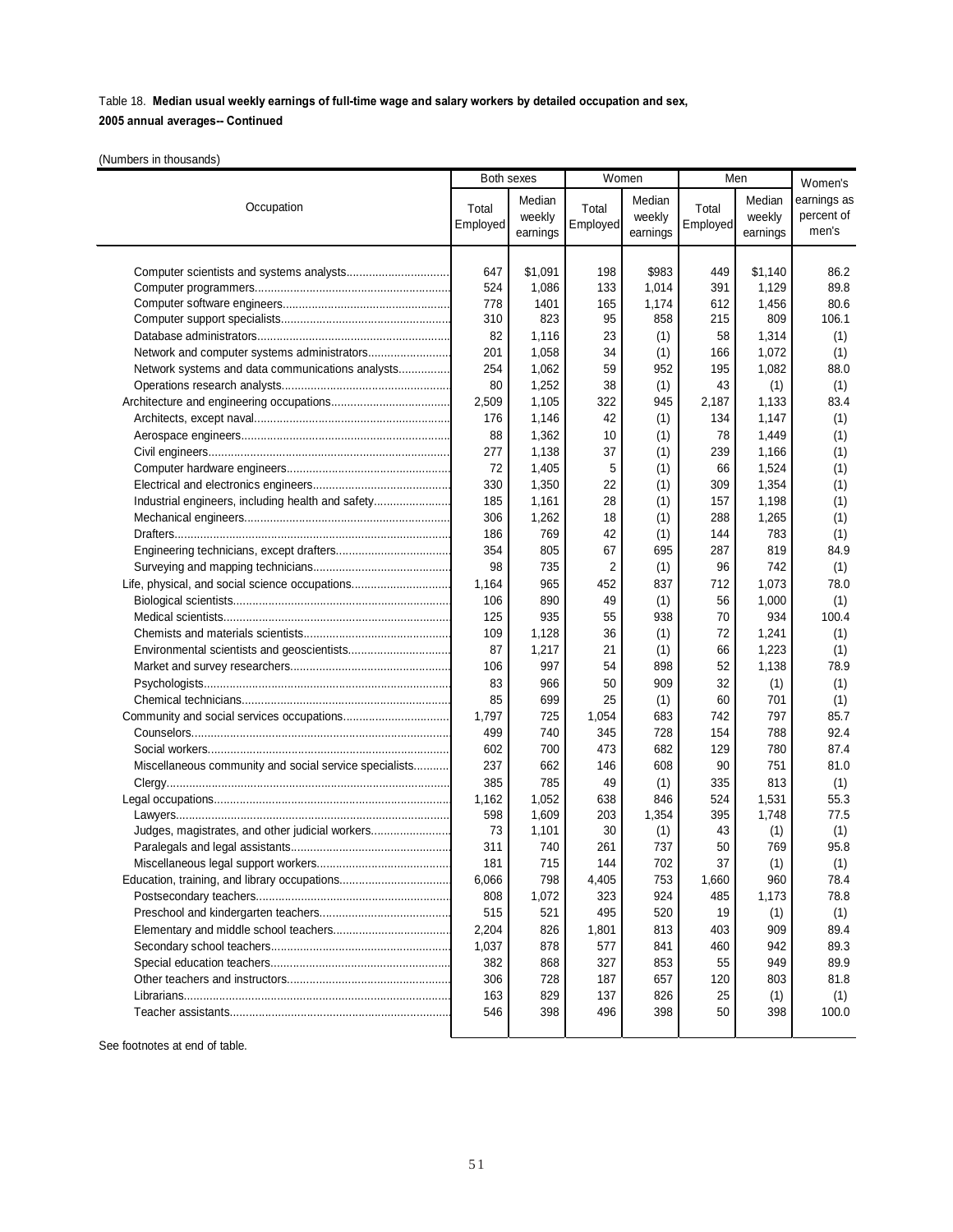**2005 annual averages-- Continued**

(Numbers in thousands)

|                                                            | Both sexes |          | Women    |            | Men            |          | Women's     |
|------------------------------------------------------------|------------|----------|----------|------------|----------------|----------|-------------|
|                                                            |            | Median   |          | Median     |                | Median   | earnings as |
| Occupation                                                 | Total      | weekly   | Total    | weekly     | Total          | weekly   | percent of  |
|                                                            | Employed   | earnings | Employed | earnings   | Employed       | earnings | men's       |
|                                                            |            |          |          |            |                |          |             |
| Arts, design, entertainment, sports, and media occupations | 1.488      | \$819    | 623      | \$735      | 865            | \$885    | 83.1        |
|                                                            | 83         | 868      | 28       |            | 54             | 989      |             |
|                                                            | 500        | 816      | 218      | (1)<br>653 | 282            | 920      | (1)<br>71.0 |
|                                                            | 75         | 971      | 28       | (1)        | 48             | (1)      |             |
| Athletes, coaches, umpires, and related workers            | 123        | 713      | 21       | (1)        | 102            | 749      | (1)<br>(1)  |
|                                                            | 51         | 893      | 13       | (1)        | 38             | (1)      | (1)         |
|                                                            | 62         | 866      | 31       | (1)        | 31             | (1)      | (1)         |
|                                                            | 135        | 860      | 86       | 817        | 49             | (1)      | (1)         |
|                                                            | 108        | 865      | 59       | 794        | 49             | (1)      | (1)         |
|                                                            | 70         | 887      | 43       | (1)        | 27             | (1)      | (1)         |
| Broadcast and sound engineering technicians and radio      |            |          |          |            |                |          |             |
|                                                            | 64         | 813      | 6        | (1)        | 59             | 823      | (1)         |
|                                                            | 53         | 721      | 19       | (1)        | 34             | (1)      | (1)         |
| Healthcare practitioner and technical occupations          | 4.821      | 878      | 3.560    | 834        | 1,262          | 1,043    | 80.0        |
|                                                            | 51         | 666      | 47       | (1)        | 3              | (1)      | (1)         |
|                                                            | 185        | 1,557    | 89       | 1,483      | 96             | 1,597    | 92.9        |
|                                                            | 562        | 1,547    | 187      | 1,134      | 375            | 1,862    | 60.9        |
|                                                            | 52         | 1,155    | 26       | (1)        | 26             | (1)      | (1)         |
|                                                            | 1,805      | 935      | 1,654    | 930        | 151            | 1,011    | 92.0        |
|                                                            | 59         | 996      | 55       | 983        | 5              | (1)      | (1)         |
|                                                            | 117        | 1,036    | 74       | 1,014      | 43             | (1)      | (1)         |
|                                                            | 80         | 854      | 46       | (1)        | 34             | (1)      | (1)         |
|                                                            | 68         | 933      | 60       | 914        | $\overline{7}$ | (1)      | (1)         |
| Clinical laboratory technologists and technicians          | 279        | 750      | 197      | 725        | 82             | 836      | 86.7        |
|                                                            | 53         | 895      | 49       | (1)        | 3              | (1)      | (1)         |
|                                                            | 212        | 873      | 145      | 789        | 67             | 973      | 81.1        |
|                                                            | 144        | 658      | 34       | (1)        | 110            | 730      | (1)         |
| Health diagnosing and treating practitioner support        |            |          |          |            |                |          |             |
|                                                            | 290        | 504      | 237      | 503        | 53             | 521      | 96.5        |
|                                                            | 401        | 625      | 369      | 621        | 31             | (1)      | (1)         |
| Medical records and health information technicians         | 104        | 543      | 88       | 522        | 15             | (1)      | (1)         |
|                                                            | 14,123     | 413      | 7,099    | 379        | 7,024          | 478      | 79.3        |
|                                                            | 2,085      | 410      | 1,842    | 408        | 243            | 422      | 96.7        |
|                                                            | 1,334      | 388      | 1,181    | 385        | 153            | 406      | 94.8        |
|                                                            | 150        | 474      | 142      | 479        | 8              | (1)      | (1)         |
|                                                            | 2,549      | 678      | 525      | 514        | 2,025          | 729      | 70.5        |
| First-line supervisors/managers of police and detectives   | 121        | 1.009    | 15       | (1)        | 105            | 1,010    | (1)         |
|                                                            | 228        | 944      | 9        | (1)        | 219            | 952      | (1)         |
|                                                            | 401        | 605      | 115      | 531        | 286            | 632      | 84.0        |
|                                                            | 119        | 1,054    | 31       | (1)        | 88             | 1,188    | (1)         |
|                                                            | 669        | 826      | 97       | 738        | 573            | 849      | 86.9        |
|                                                            | 68         | 662      | 29       | (1)        | 39             | (1)      | (1)         |
| Security guards and gaming surveillance officers           | 667        | 481      | 159      | 405        | 507            | 508      | 79.7        |
| Food preparation and serving related occupations           | 4,007      | 356      | 1,966    | 337        | 2,041          | 371      | 90.8        |
|                                                            | 275        | 486      | 46       | (1)        | 229            | 494      | (1)         |
| First-line supervisors/managers of food preparation and    |            |          |          |            |                |          |             |
|                                                            | 451        | 422      | 272      | 398        | 179            | 522      | 76.2        |
|                                                            | 1,198      | 336      | 433      | 314        | 766            | 350      | 89.7        |
|                                                            |            |          |          |            |                |          |             |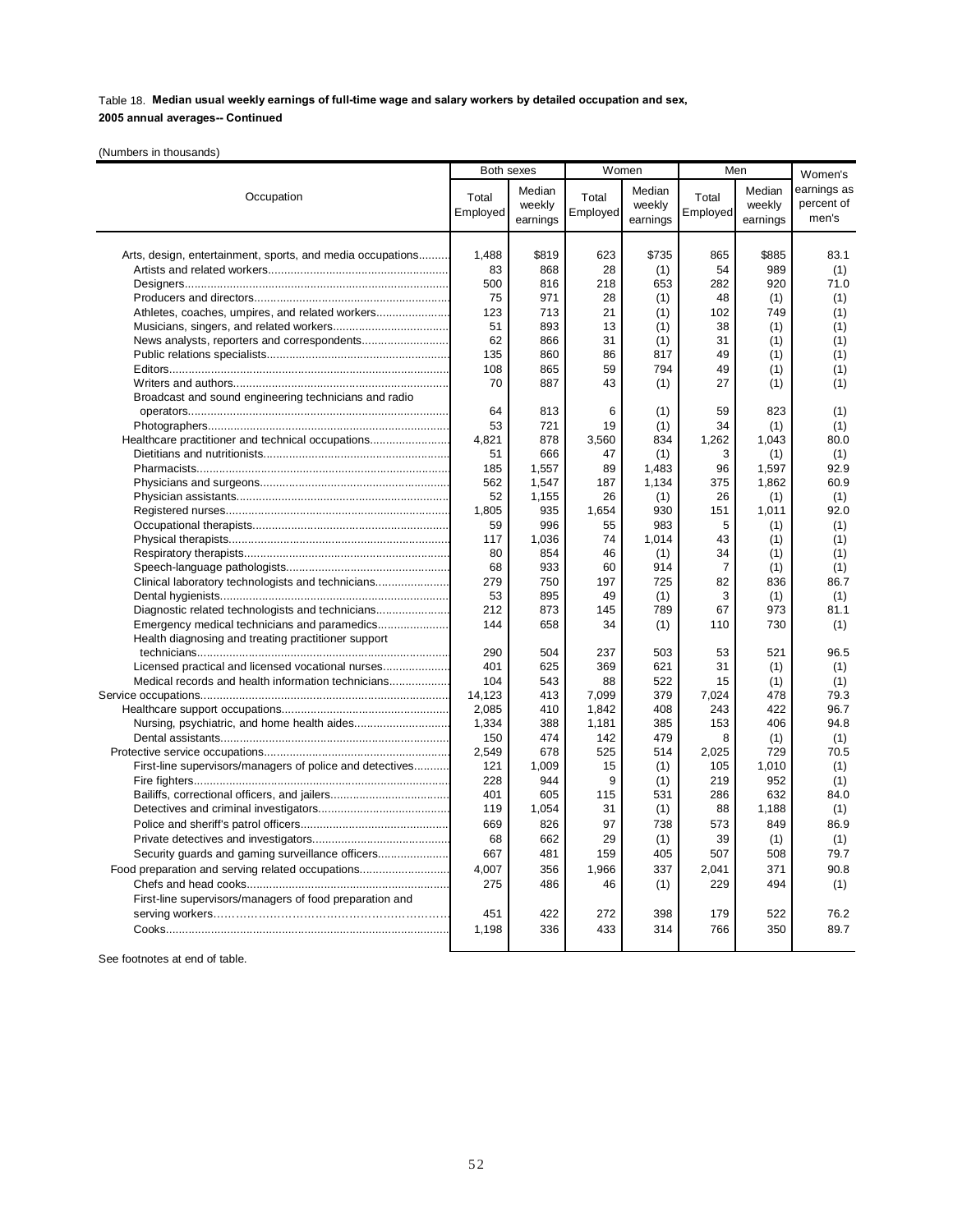## **2005 annual averages-- Continued**

(Numbers in thousands)

|                                                              | Both sexes   |            | Women     |            | Men       |            | Women's      |
|--------------------------------------------------------------|--------------|------------|-----------|------------|-----------|------------|--------------|
|                                                              |              | Median     |           | Median     |           | Median     | earnings as  |
| Occupation                                                   | Total        | weekly     | Total     | weekly     | Total     | weekly     | percent of   |
|                                                              | Employed     | earnings   | Employed  | earnings   | Employed  | earnings   | men's        |
|                                                              |              |            |           |            |           |            |              |
|                                                              |              |            |           |            |           |            |              |
|                                                              | 339          | \$321      | 189       | \$318      | 149       | \$324      | 98.1         |
|                                                              | 210          | 420        | 107       | 417        | 102       | 422        | 98.8         |
| Combined food preparation and serving workers, including     |              |            |           |            |           |            |              |
|                                                              | 132          | 310        | 98        | 308        | 34        | (1)        | (1)          |
| Counter attendants, cafeteria, food concession, and          |              |            |           |            |           |            |              |
|                                                              | 90           | 292        | 56        | 289        | 34        | (1)        | (1)          |
|                                                              | 848          | 352        | 556       | 332        | 292       | 384        | 86.5         |
|                                                              | 82           | 409        | 42        | (1)        | 40        | (1)        | (1)          |
| Dining room and cafeteria attendants and bartender helpers   | 163          | 347        | 72        | 325        | 92        | 367        | 88.6         |
|                                                              | 141          | 296        | 29        | (1)        | 112       | 293        | (1)          |
| Hosts and hostesses, restaurant, lounge, and coffee shop     | 77           | 332        | 65        | 322        | 12        | (1)        | (1)          |
| Building and grounds cleaning and maintenance occupations    | 3,425        | 394        | 1,249     | 344        | 2,176     | 428        | 80.4         |
| First-line supervisors/managers of housekeeping and          |              |            |           |            |           |            |              |
|                                                              | 177          | 537        | 57        | 433        | 120       | 613        | 70.6         |
| First-line supervisors/managers of landscaping, lawn         |              |            |           |            |           |            |              |
|                                                              | 101          | 593        | 3         | (1)        | 98        | 598        | (1)          |
|                                                              | 1,477        | 408        | 421       | 363        | 1,056     | 441        | 82.3         |
|                                                              | 829          | 335        | 724       | 328        | 105       | 390        | 84.1         |
|                                                              | 55           | 508        | 1         | (1)        | 54        | 511        | (1)          |
|                                                              | 787          | 389        | 43        | (1)        | 744       | 393        | (1)          |
|                                                              | 2,057        | 409        | 1,517     | 390        | 540       | 491        | 79.4         |
| First-line supervisors/managers of gaming workers            | 81           | 628        | 41        | (1)        | 40        | (1)        | (1)          |
| First-line supervisors/managers of personal service workers  | 58           | 577        | 31        | (1)        | 27        | (1)        | (1)          |
|                                                              | 57           | 379        | 43        | (1)        | 14        | (1)        | (1)          |
|                                                              | 77           | 579        | 38        | (1)        | 39        | (1)        | (1)          |
| Hairdressers, hairstylists, and cosmetologists               | 285          | 416        | 258       | 409        | 27        | (1)        | (1)          |
|                                                              | 60           | 457        | 11        | (1)        | 49        | (1)        | (1)          |
|                                                              | 77           | 680        | 55        | 619        | 22        | (1)        | (1)          |
|                                                              | 444          | 332        | 414       | 330        | 30        | (1)        | (1)          |
|                                                              | 402          | 390        | 328       | 381        | 75        | 442        | 86.2         |
|                                                              | 181          | 487        | 107       | 479        | 73        | 494        | 97.0         |
|                                                              | 25,193       | 575        | 15,654    | 520        | 9,539     | 690        | 75.4         |
|                                                              | 10,031       | 622        | 4,449     | 483        | 5,582     | 762        | 63.4         |
| First-line supervisors/managers of retail sales workers      | 2,365        | 631        | 979       | 525        | 1,386     | 723        | 72.6         |
| First-line supervisors/managers of non-retail sales workers  | 922          | 881        | 250       | 753        | 673       | 944        | 79.8         |
|                                                              | 1,428        | 336        | 1,064     | 322        | 363       | 389        | 82.8         |
|                                                              | 102          | 429        | 48        | (1)        | 55        | 589        | (1)          |
|                                                              | 123          | 562        | 14        | (1)        | 109       | 586        | (1)          |
|                                                              | 1.869        | 494        | 810       | 401        | 1,060     | 606        | 66.2         |
|                                                              | 194          | 870        | 99        | 730        | 95        | 1.017      | 71.8         |
|                                                              | 341          | 742        | 178       | 624        | 162       | 908        | 68.7         |
| Securities, commodities, and financial services sales agents | 288          | 1,007      | 93        | 733        | 195       | 1,239      | 59.2         |
|                                                              | 56<br>369    | 593        | 46        | (1)        | 11        | (1)        | (1)<br>70.5  |
|                                                              |              | 814        | 112       | 648        | 257       | 919        |              |
| Sales representatives, wholesale and manufacturing           | 1,140<br>489 | 920        | 289       | 737        | 851       | 960<br>989 | 76.8<br>72.4 |
|                                                              | 98           | 773<br>367 | 275<br>70 | 716<br>360 | 213<br>28 |            |              |
| Door-to-door sales workers, news and street vendors,         |              |            |           |            |           | (1)        | (1)          |
|                                                              | 66           | 422        | 21        | (1)        | 46        | (1)        | (1)          |
|                                                              |              |            |           |            |           |            |              |
|                                                              |              |            |           |            |           |            |              |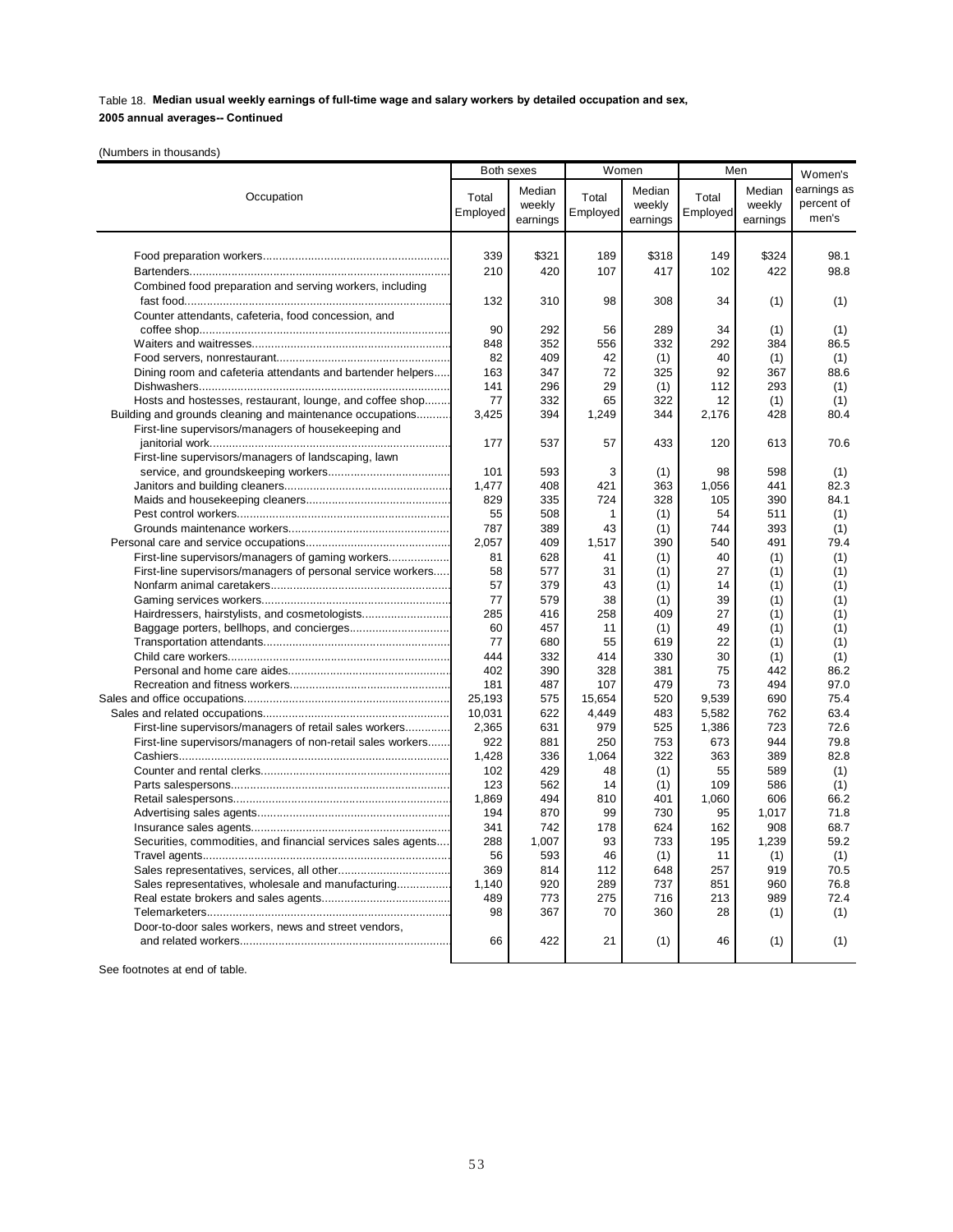## **2005 annual averages-- Continued**

(Numbers in thousands)

|                                                              | Both sexes |          | Women    |          | Men      |          | Women's     |
|--------------------------------------------------------------|------------|----------|----------|----------|----------|----------|-------------|
|                                                              |            | Median   |          | Median   |          | Median   | earnings as |
| Occupation                                                   | Total      | weekly   | Total    | weekly   | Total    | weekly   | percent of  |
|                                                              | Employed   | earnings | Employed | earnings | Employed | earnings | men's       |
|                                                              |            |          |          |          |          |          |             |
|                                                              |            | \$550    |          |          |          | \$605    |             |
| Office and administrative support occupations                | 15,161     |          | 11,205   | \$533    | 3,957    |          | 88.1        |
| First-line supervisors/managers of office and                | 1,399      | 686      | 953      | 656      | 447      | 796      | 82.4        |
|                                                              | 175        | 518      | 115      | 519      | 60       | 516      | 100.6       |
| Billing and posting clerks and machine operators             | 355        | 572      | 313      | 566      | 42       | (1)      | (1)         |
| Bookkeeping, accounting, and auditing clerks                 | 964        | 555      | 861      | 551      | 102      | 580      | 95.0        |
|                                                              | 136        | 613      | 123      | 611      | 12       | (1)      | (1)         |
|                                                              | 296        | 426      | 270      | 425      | 26       | (1)      | (1)         |
|                                                              | 95         | 575      | 81       | 571      | 14       | (1)      | (1)         |
|                                                              | 64         | 607      | 49       | (1)      | 15       | (1)      | (1)         |
|                                                              | 1,490      | 524      | 1,010    | 505      | 480      | 624      | 80.9        |
|                                                              | 255        | 507      | 201      | 505      | 54       | 513      | 98.4        |
|                                                              | 107        | 376      | 66       | 367      | 41       | (1)      | (1)         |
|                                                              | 128        | 502      | 99       | 501      | 29       | (1)      | (1)         |
|                                                              | 58         | 517      | 54       | 496      | 5        | (1)      | (1)         |
|                                                              | 179        | 623      | 134      | 614      | 45       | (1)      | (1)         |
|                                                              | 120        | 519      | 77       | 509      | 42       | (1)      | (1)         |
| Human resources assistants, except payroll and               |            |          |          |          |          |          |             |
|                                                              | 60         | 601      | 55       | 580      | 5        | (1)      | (1)         |
|                                                              | 923        | 466      | 846      | 463      | 76       | 504      | 91.9        |
| Reservation and transportation ticket agents and travel      |            |          |          |          |          |          |             |
|                                                              | 134        | 626      | 90       | 586      | 44       | (1)      | (1)         |
|                                                              | 212        | 664      | 31       | (1)      | 182      | 678      | (1)         |
|                                                              | 274        | 584      | 168      | 556      | 105      | 613      | 90.7        |
|                                                              | 147        | 791      | 58       | 750      | 89       | 830      | 90.4        |
|                                                              | 295        | 832      | 110      | 733      | 185      | 874      | 83.9        |
| Postal service mail sorters, processors, and processing      |            |          |          |          |          |          |             |
|                                                              | 109        | 751      | 50       | 742      | 59       | 763      | 97.2        |
|                                                              | 275        | 694      | 152      | 650      | 123      | 767      | 84.7        |
|                                                              | 472        | 488      | 138      | 450      | 334      | 504      | 89.3        |
|                                                              | 1,012      | 427      | 361      | 409      | 651      | 448      | 91.3        |
| Weighers, measurers, checkers, and samplers,                 |            |          |          |          |          |          |             |
|                                                              | 60         | 467      | 35       | (1)      | 26       | (1)      | (1)         |
|                                                              | 2,684      | 562      | 2,611    | 559      | 73       | 654      | 85.5        |
|                                                              | 164        | 599      | 89       | 541      | 76       | 674      | 80.3        |
|                                                              | 403        | 509      | 324      | 507      | 79       | 529      | 95.8        |
|                                                              | 216        | 500      | 206      | 499      | 10       | (1)      | (1)         |
| Insurance claims and policy processing clerks                | 238        | 560      | 204      | 565      | 35       | (1)      | (1)         |
| Mail clerks and mail machine operators except postal         |            |          |          |          |          |          |             |
|                                                              | 99         | 508      | 52       | 480      | 47       | (1)      | (1)         |
|                                                              | 672        | 518      | 574      | 509      | 98       | 591      | 86.1        |
| Natural resources, construction, and maintenance occupations | 12,086     | 623      | 517      | 486      | 11,569   | 628      | 77.4        |
|                                                              | 755        | 372      | 154      | 327      | 601      | 388      | 84.3        |
|                                                              | 63         | 402      | 48       | (1)      | 15       | (1)      | (1)         |
|                                                              | 64         | 483      | 2        | (1)      | 62       | 485      | (1)         |
|                                                              | 6,826      | 604      | 163      | 480      | 6,663    | 606      | 79.2        |
| First-line supervisors/managers of construction trades       |            |          |          |          |          |          |             |
|                                                              | 645        | 830      | 20       | (1)      | 626      | 839      | (1)         |
| Brickmasons, blockmasons, and stonemasons                    | 166        | 598      | 17       |          | 166      | 598      |             |
|                                                              | 1,213      | 556      |          | (1)      | 1,196    | 559      | (1)         |
|                                                              |            |          |          |          |          |          |             |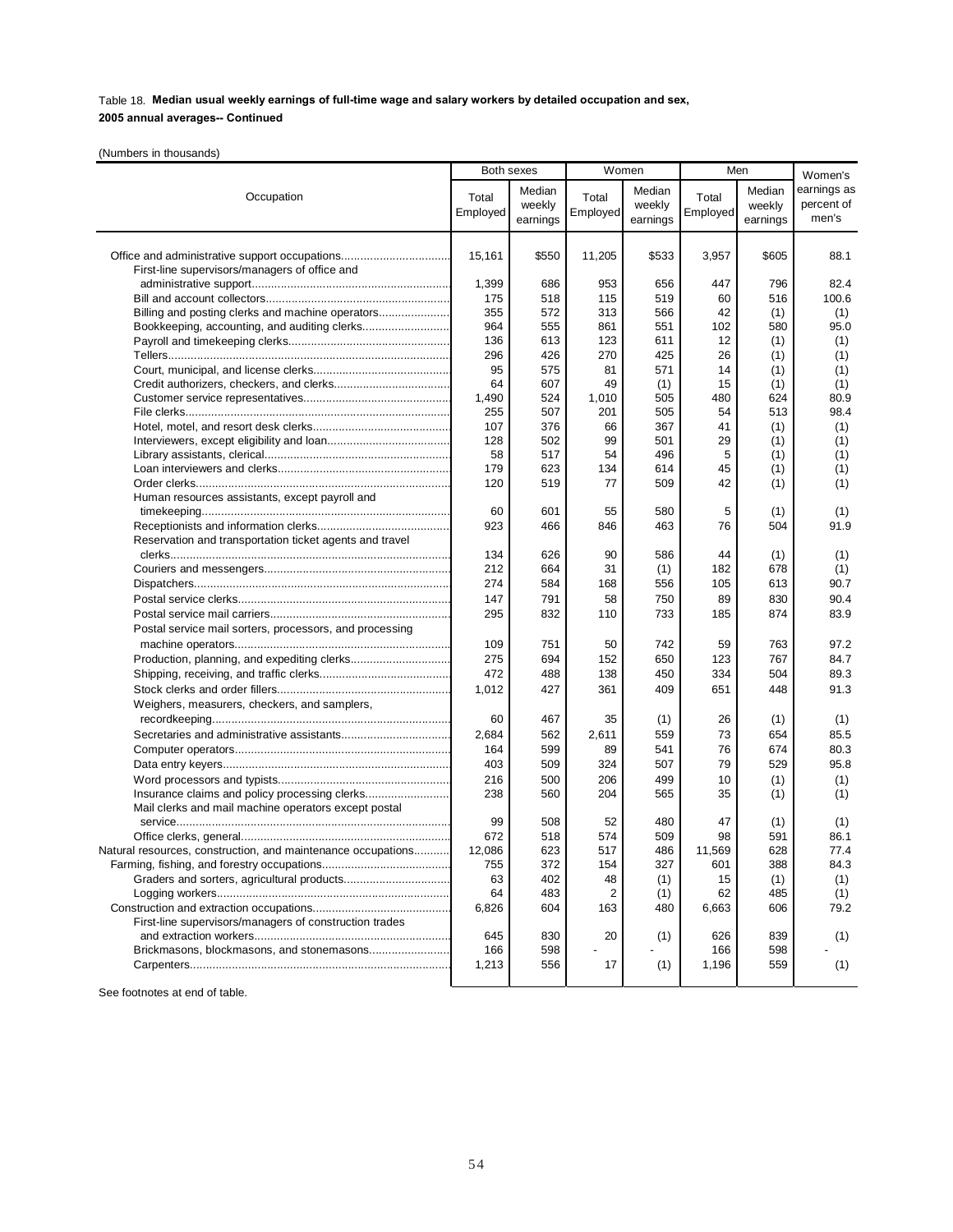## **2005 annual averages-- Continued**

(Numbers in thousands)

|                                                             | Both sexes |          |                         | Women    | Men      |          | Women's     |
|-------------------------------------------------------------|------------|----------|-------------------------|----------|----------|----------|-------------|
|                                                             |            | Median   |                         | Median   |          | Median   | earnings as |
| Occupation                                                  | Total      | weekly   | Total                   | weekly   | Total    | weekly   | percent of  |
|                                                             | Employed   | earnings | Employed                | earnings | Employed | earnings | men's       |
|                                                             |            |          |                         |          |          |          |             |
|                                                             |            |          |                         |          |          |          |             |
| Carpet, floor, and tile installers and finishers            | 178        | \$482    | $\overline{2}$          | (1)      | 176      | \$484    | (1)         |
| Cement masons, concrete finishers, and terrazzo workers     | 90         | 519      | $\overline{2}$          | (1)      | 88       | 518      | (1)         |
|                                                             | 1.170      | 502      | 38                      | (1)      | 1,132    | 504      | (1)         |
| Operating engineers and other construction equipment        | 367        | 733      | 11                      | (1)      | 356      | 735      | (1)         |
| Drywall installers, ceiling tile installers, and tapers     | 185        | 511      | $\overline{1}$          | (1)      | 184      | 510      | (1)         |
|                                                             | 747        | 713      | 13                      | (1)      | 734      | 712      | (1)         |
|                                                             | 384        | 466      | 17                      | (1)      | 367      | 469      | (1)         |
| Pipelayers, plumbers, pipefitters, and steamfitters         | 550        | 703      | 2                       | (1)      | 547      | 704      | (1)         |
|                                                             | 209        | 500      | 6                       | (1)      | 203      | 503      | (1)         |
|                                                             | 127        | 653      | $\overline{\mathbf{4}}$ | (1)      | 123      | 655      | (1)         |
|                                                             | 58         | 772      | 1                       | (1)      | 57       | 768      | (1)         |
|                                                             | 110        | 437      | $\overline{2}$          | (1)      | 108      | 430      | (1)         |
|                                                             | 84         | 791      | 9                       | (1)      | 75       | 824      | (1)         |
|                                                             | 86         | 581      | 3                       | (1)      | 83       | 575      | (1)         |
| Installation, maintenance, and repair occupations           | 4,504      | 705      | 199                     | \$691    | 4,305    | 706      | 97.9        |
| First-line supervisors/managers of mechanics, installers,   |            |          |                         |          |          |          |             |
|                                                             | 307        | 814      | 18                      | (1)      | 289      | 817      | (1)         |
| Computer, automated teller, and office machine repairers    | 336        | 753      | 45                      | (1)      | 291      | 749      | (1)         |
| Radio and telecommunications equipment installers and       |            |          |                         |          |          |          |             |
|                                                             | 206        | 861      | 29                      | (1)      | 177      | 858      | (1)         |
|                                                             | 56         | 705      | 3                       | (1)      | 53       | 730      | (1)         |
|                                                             | 137        | 919      | 8                       | (1)      | 129      | 920      | (1)         |
|                                                             | 137        |          | $\overline{2}$          |          | 135      | 579      |             |
|                                                             |            | 587      |                         | (1)      |          |          | (1)         |
|                                                             | 724        | 629      | 13                      | (1)      | 711      | 631      | (1)         |
| Bus and truck mechanics and diesel engine specialists       | 326        | 694      | $\mathbf{1}$            | (1)      | 325      | 693      | (1)         |
| Heavy vehicle and mobile equipment service technicians      |            |          |                         |          |          |          |             |
|                                                             | 218        | 726      | 1                       | (1)      | 216      | 727      | (1)         |
| Heating, air conditioning, and refrigeration mechanics and  |            |          |                         |          |          |          |             |
|                                                             | 314        | 693      | 3                       | (1)      | 311      | 694      | (1)         |
|                                                             | 444        | 724      | 14                      | (1)      | 430      | 724      | (1)         |
|                                                             | 305        | 631      | 11                      | (1)      | 294      | 635      | (1)         |
|                                                             | 58         | 824      | 3                       | (1)      | 55       | 891      | (1)         |
|                                                             | 105        | 868      | $\overline{4}$          | (1)      | 102      | 875      | (1)         |
| Telecommunications line installers and repairers            | 145        | 788      | 9                       | (1)      | 136      | 780      | (1)         |
|                                                             | 54         | 819      | $\overline{4}$          | (1)      | 50       | 877      | (1)         |
| Production, transportation, and material moving occupations | 15,251     | 540      | 3,288                   | 420      | 11,963   | 591      | 71.1        |
|                                                             | 8,403      | 538      | 2,412                   | 423      | 5,991    | 608      | 69.6        |
| First-line supervisors/managers of production and           |            |          |                         |          |          |          |             |
|                                                             | 825        | 761      | 162                     | 545      | 662      | 817      | 66.7        |
| Electrical, electronics, and electromechanical assemblers   | 195        | 473      | 117                     | 441      | 79       | 528      | 83.5        |
|                                                             | 117        | 411      | 59                      | 357      | 58       | 480      | 74.4        |
| Butchers and other meat, poultry, and fish processing       |            |          |                         |          |          |          |             |
|                                                             | 262        | 444      | 56                      | 400      | 206      | 471      | 84.9        |
|                                                             |            |          |                         |          |          |          |             |